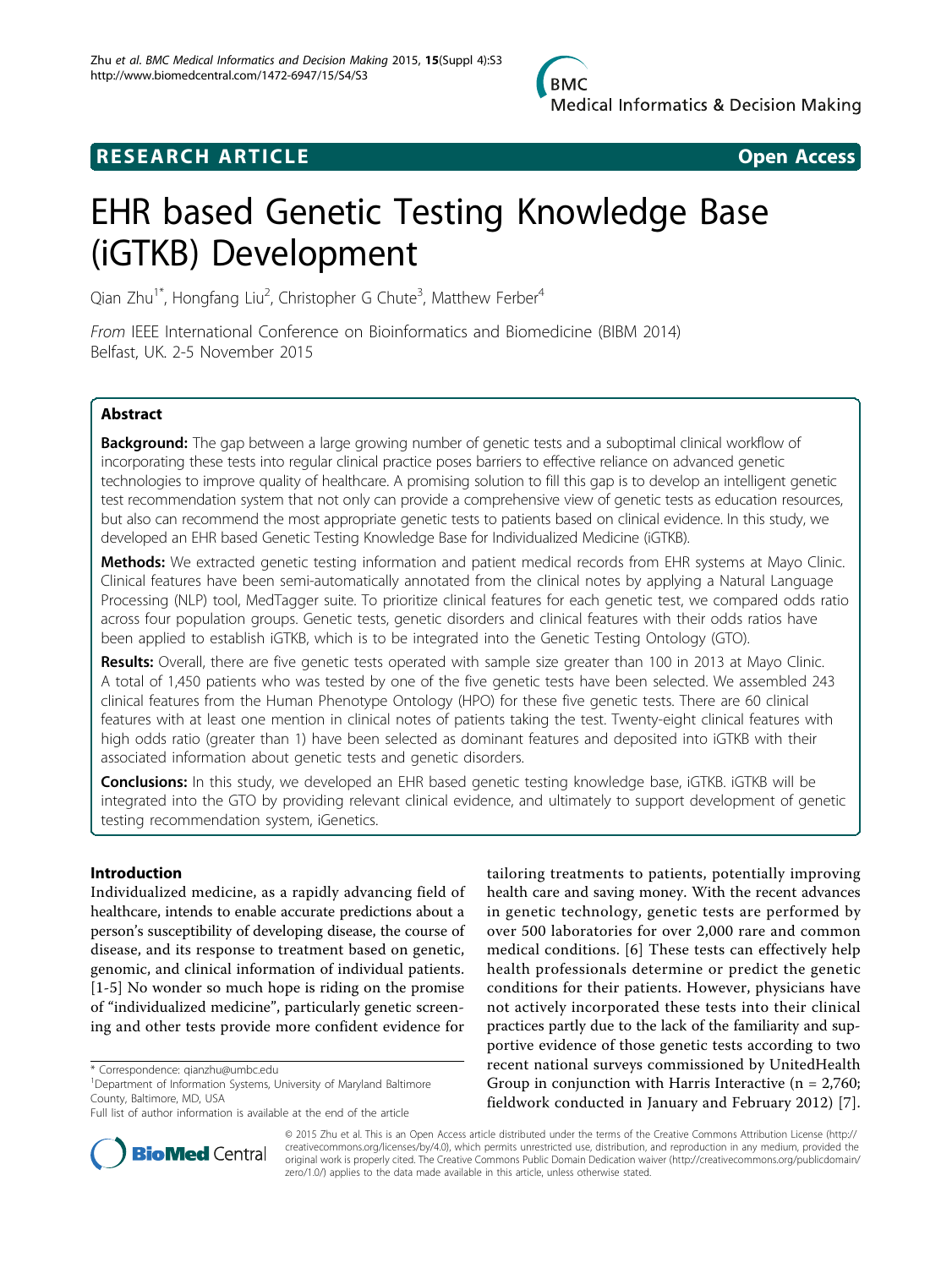Obviously, there is an urgent need to develop an intelligent system that will provide necessary information and guidance to assist physicians in applying genetic tests in their regular clinical practices. Ideally, this system will be able to 1) provide comprehensive information about genetic tests as education resources; 2) recommend the most appropriate genetic tests to patients based on clinical evidence.

Since the inception of the Human Genome Project [[8](#page-9-0)] in 1990, a large portion of genetic testing information has been accumulated accordingly. The Clinical Pharmacogenetics Implementation Consortium (CPIC) [[9\]](#page-9-0) published pharmacogenomics guidelines in peer reviewed journals. [[10](#page-9-0)[-19](#page-10-0)] NIH maintains a list of genetic testing relevant data resources including GTR (Genetic Testing Registry), [[9\]](#page-9-0) ClinVar, [[20](#page-10-0)] MedGen. [[20\]](#page-10-0) Electronic health records (EHR) include a wide spectrum of clinical information about patients, such as medical history, laboratory tests including genetic tests. Particularly, EHR data has attracted much more interests in accelerating individualized medicine research, [[21,22](#page-10-0)] given a systematic collection of health information contained in EHR systems. [[23\]](#page-10-0) For instance, the NHGRI-funded eMERGE network (electronic Medical Records and GEnomics), [[24](#page-10-0)] is coupling DNA biobanks to large comprehensive EHRs (containing millions of patients) for large-scale, high-throughput genetic research with the ultimate goal of returning genomic testing results to patients in a clinical care setting. To our knowledge, no efforts have been made to extract clinical evidence regarding to genetic testing from EHR to support genetic test recommendation. In this paper, we introduce our contribution in this particular area.

We have developed GTO (Genetic Testing Ontology) [[25\]](#page-10-0) by integrating GTR, ClinVar, HPO (Human Phenotype Ontology) [[26\]](#page-10-0) as well as scientific evidence extracted from the SemMedDB. [[27\]](#page-10-0) The capability of providing sufficient information regarding to particular genetic diseases or genetic tests and recommending appropriate genetic tests based on the clinical observation and professional knowledge, has been demonstrated in our previous study. [[25\]](#page-10-0) To enhance the aforementioned capability of the GTO with more concrete clinical evidence identified from EHR systems, in this study, we extracted and determined dominant clinical evidence corresponding to genetic tests operated at Mayo Clinic in 2013. Those clinical evidence will be integrated into the GTO. Information about genetic tests available in the EHR systems at Mayo Clinic is in semi-structured format, we utilized a Natural Language Processing (NLP) suite, MedTagger to extract information from the EHR and statistical analysis has been performed to determine the most relevant clinical features accordingly for each test. More detail about clinical evidence extraction

is described in the Background and Methods section. Pros and cons about this study has been versioned and discussed in discussion section.

### Background and methods

#### Genetic testing operation at Mayo Clinic

Genetic testing is a type of medical test to analyze chromosomes, genes, or proteins. The results of a genetic test can detect suspected heritable medical condition and furthermore determine the percentage of developing or passing on a genetic disorder for individual patient. More than 1,000 genetic tests are currently in use, and more are being developed.

At Mayo Clinic, there are about 65,000 samples being tested per year. Among these 65,000 samples, about 3,250 samples (5%) are from Mayo Clinic, and the rest of samples are referred from outside Mayo Clinic. In this study, we focused on the 5% Mayo Clinic patients, as their complete medical records are available in the EHR systems. The Department of Laboratory Medicine and Pathology (DLMP) at Mayo Clinic maintains genetic testing information that include patient clinical id, date of birth, gender, test reported, collected and received date, reason for referring, test results and interpretation, shown in Figure [1](#page-2-0). We had an IRB approval (13-008995) to allow us accessing patient data for this study.

#### Clinical evidence extraction

In this retrospective study, we analyzed patients' medical information extracted from the EHRs in order to determine the most significant clinical features observed in particular population groups for each genetic test. Four steps performed accordingly, are described as below.

In this study, we obtained information about 61 genetic tests operated at Mayo Clinic in 2013. In order to access patients' complete lists of their medical history, only patients from Mayo Clinic were included in this study. In addition to ensure accuracy of data analysis with enough samples, we mannually selected 7 genetic tests being tested for more than 100 patients. However, there are two genetic tests are used to detect risk for multiple genetic disorders respectively. "BRAF Mutation Analysis (V600E) Tumor" with internal Mayo test id "87980" is used to detect BRAF V600E mutation for diagnosis of Lung adenocarcinoma, Colorectal adenocarcinoma, Brain glioma, and etc. "Hereditary Nonpolyposis Colorectal Cancer (HNPCC) Screen" with Mayo internal test id "82500" is used to evaluate tumor tissue for evidence of defective DNA mismatch repair and consequently support further diagnosis of Gallbladder adenocarcinoma, Brain astrocytoma, Colorectal adenocarcinoma and etc. We excluded these two tests due to a small sample size resulted for each involved genetic disorder accordingly. Thus, total five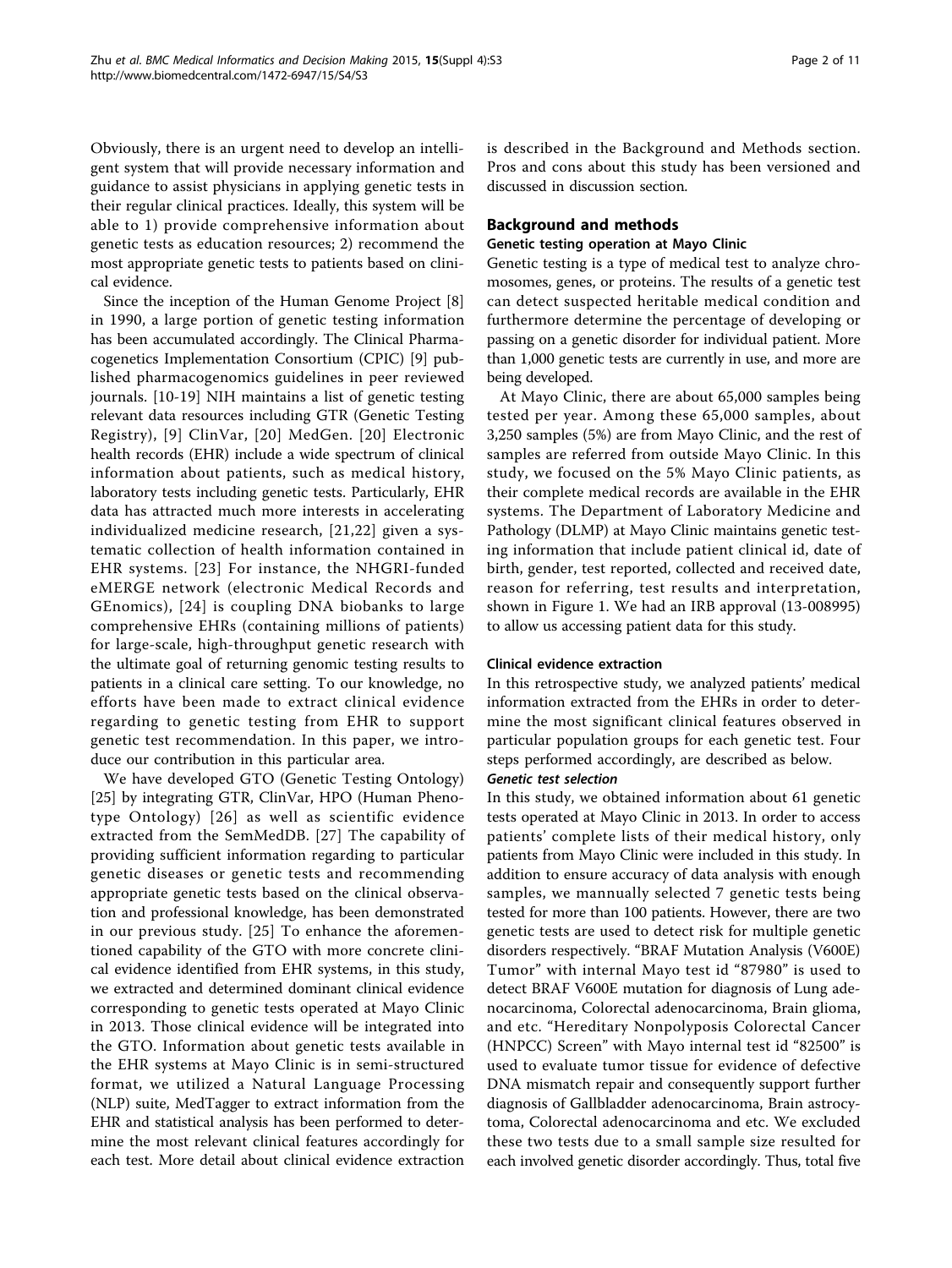<span id="page-2-0"></span>

genetic tests were selected for this study, and listed in Table 1.

To compare and determine the most relevant clinical features for each genetic disorder based on the patients' medical history, we composed four different population groups. Group A (All) is consisted of 138, 229 patients from Mayo Clinic Employee Community Health (ECH); group T (Tested) is consisted of Mayo patients being tested by one of five selected genetic tests accordingly; group P (Positive) is consisted of Mayo patients being tested as positive for the genetic test; and group N (Negative) is consisted of Mayo patients being tested as negative for the genetic test. Genetic testing information is stored in semistructured format, for instance, patient general information including patient id, sex, date of birth is in structured format, but referring reason, test results, and interpretation

are in free text. To our knowledge, there is no NLP tool for extracting test result and observation for genetic tests, we manually reviewed the test results and separated test samples into group P and group N. Specifically, each test includes predefined categories to desribe specific "test result" and relevant "interpretation". For example, categories for "test result" of the test "9497" are summarized in Table [2](#page-3-0). We manully reviewed such category information assigned to each patient for each test, and sepreated group T to group P and group N.

In order to extract clinical feature from clinical notes more intentionally, avoiding non-relevant clinical features interfering the final annotation results and decreasing the computation cost, we first collected the most common clinical features from a local copy of the HPO for each genetic disorder. In order to facilitate further

|  |  | Table 1 Information about five selected genetic tests |  |  |  |  |  |
|--|--|-------------------------------------------------------|--|--|--|--|--|
|--|--|-------------------------------------------------------|--|--|--|--|--|

| Test ID | <b>Genetic test Name</b>                              | <b>Genetic Disorder</b>        |
|---------|-------------------------------------------------------|--------------------------------|
| 82993   | Alpha-1 Antitrypsin                                   | Alpha 1-antitrypsin deficiency |
| 81508   | Hemochromatosis HFE Gene Analysis, Blood              | Hereditary hemochromatosis     |
| 61247   | <b>EGFR Gene. Mutation Analysis</b>                   | Lung Cancer                    |
| 9497    | Cystic Fibrosis Mutation Analysis, 106 Mutation Panel | Cystic Fibrosis                |
| 9569    | Fragile X Syndrome, Molecular Analysis                | Fragile X Syndrome             |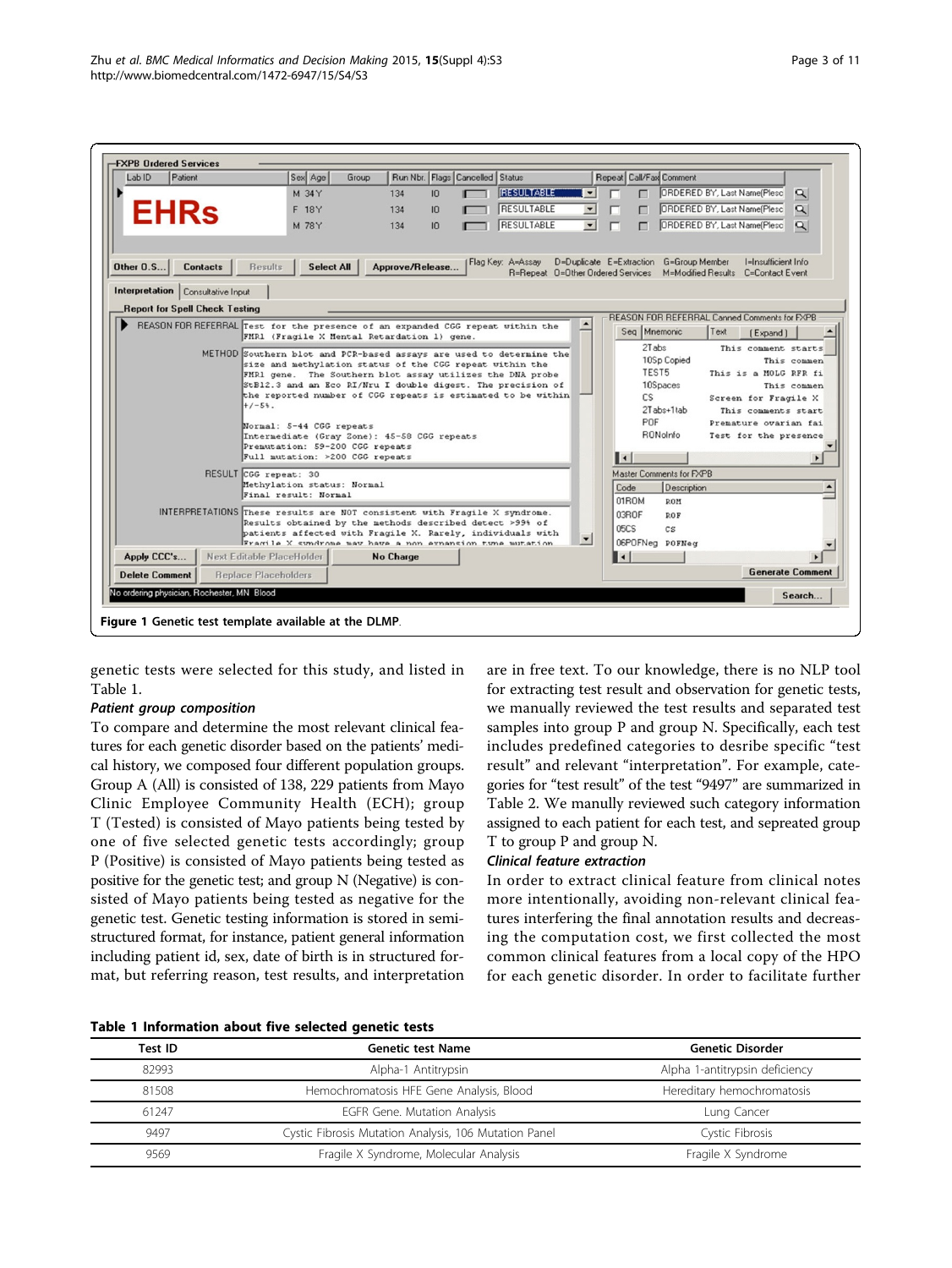#### <span id="page-3-0"></span>Table 2 Categories of test results for test "9497"

• NO CHARGE Test canceled, ordered in duplicate with order number 6606002374.

- None of the listed mutations were detected, indicating a revised risk of 1/507 (see interpretation). Intron 8 poly T alleles are 7T/7T.
- None of the listed mutations were detected.
- One copy each of the delta F508 and A349V mutation in exons 10 and 7 respectively, was identified.
- One copy each of the deltaF508 and 3905insT mutations in exons 10 and 20 respectively, was identified.
- One copy of the R117C mutation in exon 4 was identified.
- One copy of the R117H mutation in exon 4 was identified. Intron 8 poly T alleles are 7T/7T.
- One copy of the R334W mutation in exon 7 was identified.
- One copy of the R553X mutation in exon 11 was identified.
- One copy of the deletion of exons 2-3 was identified.
- One copy of the deltaF508 mutation in exon 10 was identified.
- Test canceled. Testing already performed on the patient in past thus testing is canceled per genetic counselor Vickie. NO CHARGE
- This is a testing accession
- Two copies of the S549R(T>G) mutation in exon 11 were identified.
- Two copies of the deltaF508 mutation in exon 10 were identified.

data integration, we mapped all collected clinical features to Unified Medical Language System (UMLS) via UMLS MetMap API. Then for each genetic test, we extracted mentions of the identified clinical features from clinical notes for each patient group by applying an existing NLP tool, MedTagger suite. [\[28,29\]](#page-10-0)

For each genetic test, we computed frequency of each clinical feature occurring in the above four patient groups by using Eq.(1), and we manually compared the calculated frequencies across four groups for each clinical feature. The frequency of each clinical feature in increasing trend among the four population groups, from group A to group N, has been labeled as an enriched clinical feature. In addition to further quantitively measure the significance of the enriched clinical features impacting genetic test results, we calcualted odds ratio between group P and group N, as it is critical to determine the significance of the features by assessing odds and probability of clinical features identified among patients with positive test results against negative test results.

Feature% = Number of patients with the clinical feature / Total number of patients in that group 
$$
(1)
$$

#### Results

#### Data collection for genetic tests

• Genetic testing information. We obtained 3,595 patients' genetic testing information for 61 tests. As mentioned before, only five tests with sample size greater than 100 have been selected for this study. Thus, 2,054 patients being tested by the five selected genetic tests were remained in this study. Of these 2,054 patients, 604 patients without clinical notes have been excluded. Total 1,450 patients with test information including clinical id, date of birth, gender, reason for referring, test results, interpretation and their medical records have been extracted for further data analysis.

• *Patient cohort*. Four patient groups have been composed to compare and determine the significance of clinical features. Group A including 138,229 patients from the ECH was retrieved as a reference patient group to provide overall prevalence level of the clinical features for each genetic test. For each test, by excluding the patients whose test was cancelled after the test been prescribed and inserted into the DLMP system, the remaining patients are consisted of group T. By manully reviewing category information of "test results" for each test, we sepreated group T to group P and group N. The distribution of these four patient groups is shown in Table [3.](#page-4-0)

#### Clinical feature collection

In this study, we programmatically identified 243 common clinical features for five genetic disorders from the HPO. We applied MedTagger to annotate mentions of the identified clinical features in clinical notes of study subjects. We excluded the clinical features that are mentioned in less than one patient's clinical notes in the group P and group N. Thus, the remaining 60 clinical features were left for further analysis. It is worthy to note that there is no mention of any of the identified clinical features in clinical notes for tested patients for the test "61247", thus we excluded this test for further analysis. Four genetic tests along with the number of clinical features from the original list and annotation results are listed in Table [4](#page-4-0).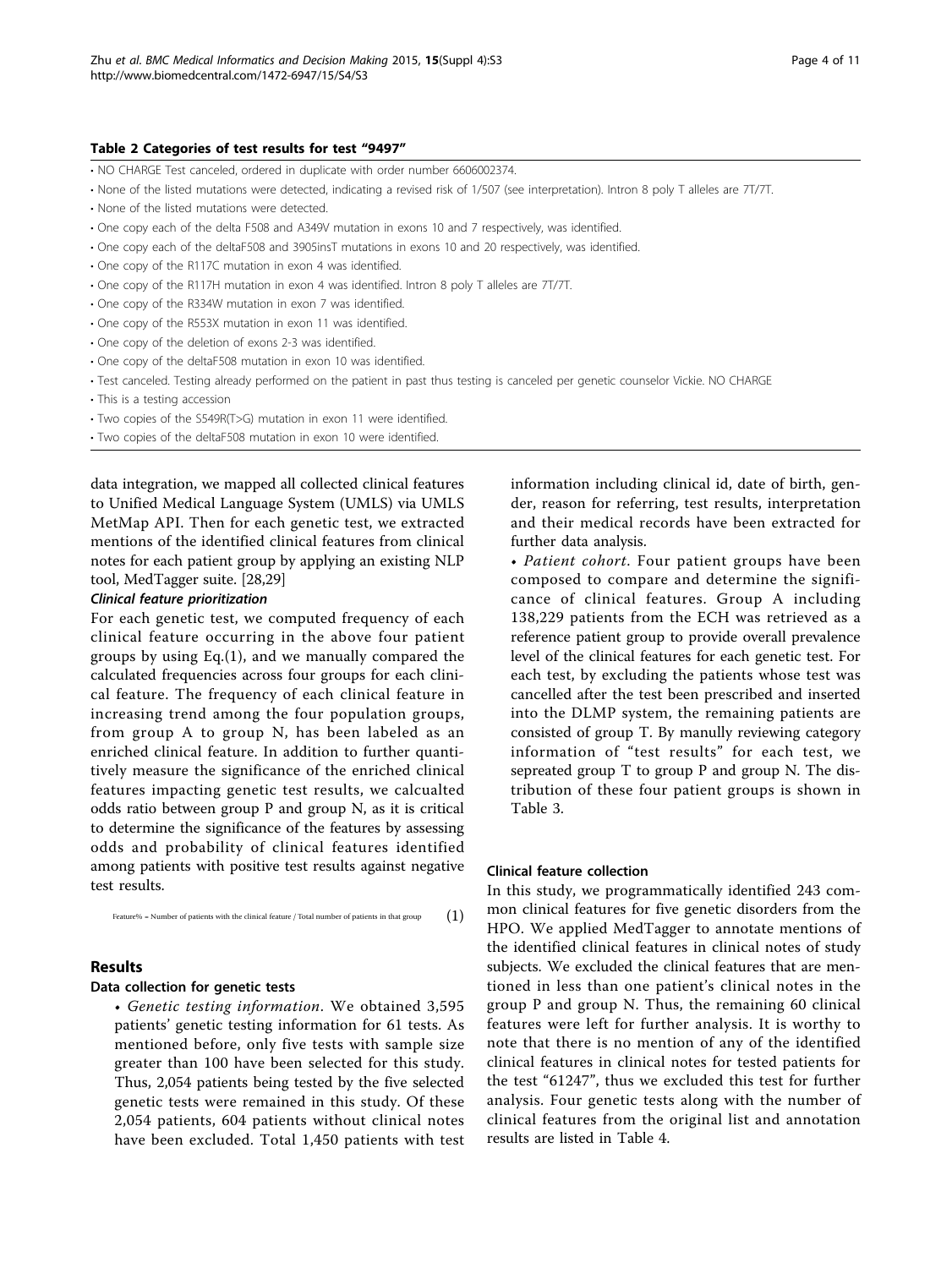| Test ID | # of patients in group T | # of patients in group P | # of patients in group N |
|---------|--------------------------|--------------------------|--------------------------|
| 82993   | 514                      | 70                       | 464                      |
| 81508   | 427                      | 187                      | 240                      |
| 61247   | 101                      |                          | 86                       |
| 9497    | 220                      | 18                       | 202                      |
| 9569    | 168                      |                          | 159                      |

<span id="page-4-0"></span>Table 3 Genetic testing information

Table 4 Distribution of clinical features

| Test ID | # of CFs selected from the HPO | # of CFs mentioned in the clinical notes |
|---------|--------------------------------|------------------------------------------|
| 82993   |                                |                                          |
| 81508   | 86                             | 38                                       |
| 61247   |                                |                                          |
| 9497    | 74                             |                                          |
| 9569    | 131                            |                                          |

#### Clinical feature prioritization

We calculated and compared numbers of patients and frequencies of each clinical feature among four population groups. In Table [5](#page-5-0) enriched clinical features in bold are manually selected based on frequency comparison across four population groups. Subsequently we calculated odds ratio for each clinical feature by comparing group P and group N, the results are listed in Table [6](#page-7-0). The clinical features with odds ratio greater than 1 were selected as dominant features and shown in bold in Table [6.](#page-7-0) For example, "hepatic failure", "emphysema" are the two clinical features with high odds ratio (greater than 1) for test "82993". Patients with these two clinical features will be highly recommended for the genetic test, "Alpha-1 Antitrypsin". The clinical features with their odds ratio as ranking weight, along with their associated genetic tests and genetic disorders have been loaded into iGTKB for further data integration to the GTO and genetic testing recommendation.

#### Discussion

Genetic testing allows genetic diagnosis of vulnerabilities to inherited diseases, and determine a child's parentage (genetic mother and father) or in general a person's ancestry. However, insufficient resources and tooling hinder incorporating genetic testing into regular clinical practice. In this paper, we introduce an EHR based genetic testing knowledge base, iGTKB, as a fundamental clinical evidence resource in computational manor that will be able to better assist clinical decision making, especially to support development of an individualized genetic test recommendation system, iGenetics. In this section, we discuss multiple benefits gained as well as challenges and issues arising from this preliminary work and proposed future plans accordingly.

#### A. An executable genetic testing resource, iGTKB

Multiple resources, such as GTR, ClinVar, GeneReview maintained by the NIH contain comprehensive genetic testing information, which is browseable through NIH websites. In the meantime, authorized professionals are manually defining and approving genetic testing guidelines as golden standard to guide physicians to prescribe appropriate genetic tests. For instance, CPIC [[9\]](#page-9-0) as a shared project between PharmGKB [[30](#page-10-0)] and the PGRN [[31\]](#page-10-0) publishes pharmacogenomics guidelines that are peer-reviewed and published in a leading journal. The goal of the CPIC is to publish 3-4 guidelines per year as this is an entire manual curation process. More and more efforts have been/will be made to provide and maintain new and the existing resources, as genetic testing is one of critical steps towards individualized medicine. However, most of these existing resources are primarily based on domain knowledge and information provided by the laboratories. To our knowledge, there is no effort made by mining EHR data to identify individualized information about genetic testing from patient perspective. In this study, we focused on genetic testing information and patient information retrieved from the EHR systems at Mayo Clinic and successfully identified dominant clinical features for the selected genetic tests. In our previous study, we have generated a genetic testing ontology (GTO) by integrating GTR, ClinVar, HPO and SemMedDB. In the next step, we will integrate clinical evidence identified from this study and our previous study [[32\]](#page-10-0) into the GTO to provide more comprehensive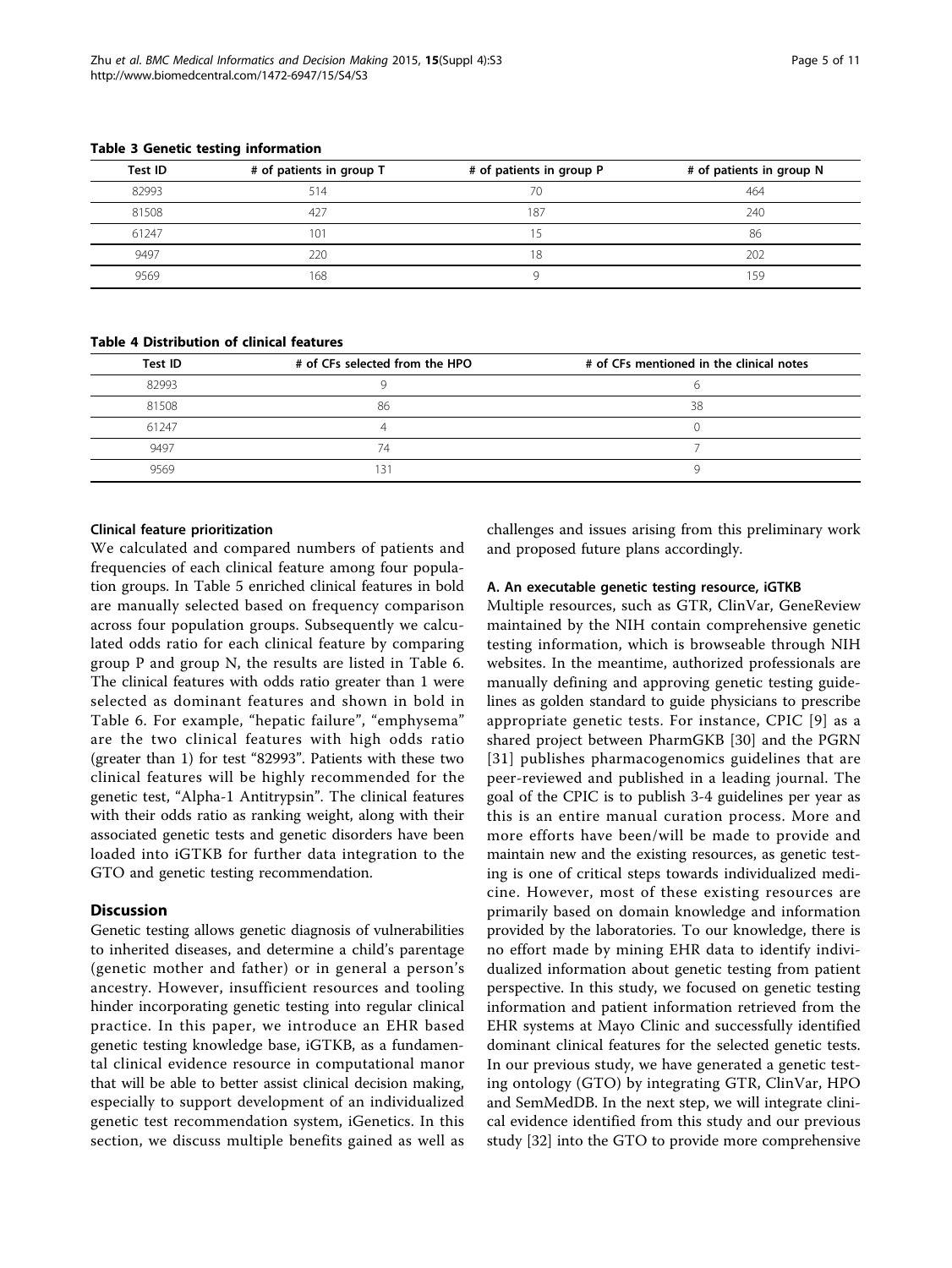<span id="page-5-0"></span>Table 5 Statistical numbers for clinical features identified from patients' clinical notes

| Test id | <b>Clinical Features</b>          | #Pat_A | #Pat_T         | #Pat_N         | #Pat_P         | Freq_A  | Freq_T  | FreqN   | FreqP   |
|---------|-----------------------------------|--------|----------------|----------------|----------------|---------|---------|---------|---------|
| 9497    | <b>Malabsorption</b>              | 1036   | 3              | 1              | 2              | 0.00749 | 0.01364 | 0.00495 | 0.11111 |
| 9497    | Emphysema                         | 1058   | 2              | 1              | $\mathbf{1}$   | 0.00765 | 0.00909 | 0.00495 | 0.05556 |
| 9497    | <b>Chronic bronchitis</b>         | 920    | 3              | $\overline{2}$ | $\mathbf{1}$   | 0.00666 | 0.01364 | 0.00990 | 0.05556 |
| 9497    | <b>Bronchiectasis</b>             | 350    | 40             | 36             | $\overline{4}$ | 0.00253 | 0.18182 | 0.17822 | 0.22222 |
| 9497    | Anemia                            | 10832  | 23             | 21             | $\overline{2}$ | 0.07836 | 0.10455 | 0.10396 | 0.11111 |
| 9497    | Diarrhea                          | 26264  | 29             | 27             | $\overline{2}$ | 0.19000 | 0.13182 | 0.13366 | 0.11111 |
| 9497    | Asthma                            | 29676  | 50             | 47             | 3              | 0.21469 | 0.22727 | 0.23267 | 0.16667 |
| 9569    | Tremor at rest                    | 3093   | 8              | 6              | $\overline{2}$ | 0.02238 | 0.04762 | 0.03774 | 0.22222 |
| 9569    | Joint hypermobility               | 48     | 4              | 3              | $\mathbf{1}$   | 0.00035 | 0.02381 | 0.01887 | 0.11111 |
| 9569    | Moderate mental retardation       | 500    | 4              | 3              | $\mathbf{1}$   | 0.00362 | 0.02381 | 0.01887 | 0.11111 |
| 9569    | Otitis media                      | 11064  | 8              | 7              | $\mathbf{1}$   | 0.08004 | 0.04762 | 0.04403 | 0.11111 |
| 9569    | Intellectual disability, moderate | 28     | 11             | 10             | $\mathbf{1}$   | 0.00020 | 0.06548 | 0.06289 | 0.11111 |
| 9569    | Depression                        | 42371  | 35             | 33             | 2              | 0.30653 | 0.20833 | 0.20755 | 0.22222 |
| 9569    | Seizure                           | 14498  | 47             | 46             | $\mathbf{1}$   | 0.10488 | 0.27976 | 0.28931 | 0.11111 |
| 9569    | Seizures                          | 14498  | 47             | 46             | 1              | 0.10488 | 0.27976 | 0.28931 | 0.11111 |
| 9569    | Anxiety                           | 36674  | 47             | 46             | $\mathbf{1}$   | 0.26531 | 0.27976 | 0.28931 | 0.11111 |
| 81508   | Telangiectasia                    | 1340   | 7              | 1              | 6              | 0.00969 | 0.01639 | 0.00417 | 0.03209 |
| 81508   | Autosomal dominant                | 216    | 6              | $\overline{2}$ | $\overline{4}$ | 0.00156 | 0.01405 | 0.00833 | 0.02139 |
| 81508   | Autosomal dominant inheritance    | 216    | 6              | $\overline{2}$ | $\overline{4}$ | 0.00156 | 0.01405 | 0.00833 | 0.02139 |
| 81508   | Skin hyperpigmentation            | 25     | 3              | 1              | $\overline{2}$ | 0.00018 | 0.00703 | 0.00417 | 0.01070 |
| 81508   | <b>Hepatic fibrosis</b>           | 113    | 3              | 1              | $\overline{2}$ | 0.00082 | 0.00703 | 0.00417 | 0.01070 |
| 81508   | Hypogonadotrophic hypogonadism    | 767    | 3              | 1              | $\overline{2}$ | 0.00555 | 0.00703 | 0.00417 | 0.01070 |
| 81508   | Hypogonadism, hypogonadotropic    | 733    | 3              | 1              | $\overline{2}$ | 0.00530 | 0.00703 | 0.00417 | 0.01070 |
| 81508   | Generalized hyperpigmentation     | 651    | 10             | $\overline{4}$ | 6              | 0.00471 | 0.02342 | 0.01667 | 0.03209 |
| 81508   | Abnormal bleeding                 | 2396   | 15             | 6              | 9              | 0.01733 | 0.03513 | 0.02500 | 0.04813 |
| 81508   | <b>Bleeding tendency</b>          | 9682   | 11             | 5              | 6              | 0.07004 | 0.02576 | 0.02083 | 0.03209 |
| 81508   | <b>Heart failure</b>              | 3009   | 20             | 10             | 10             | 0.02177 | 0.04684 | 0.04167 | 0.05348 |
| 81508   | <b>Enlarged liver</b>             | 25     | $\overline{2}$ | $\mathbf{1}$   | $\mathbf{1}$   | 0.00018 | 0.00468 | 0.00417 | 0.00535 |
| 81508   | Osteoporosis                      | 23640  | 67             | 34             | 33             | 0.17102 | 0.15691 | 0.14167 | 0.17647 |
| 81508   | Generalized osteoporosis          | 23640  | 67             | 34             | 33             | 0.17102 | 0.15691 | 0.14167 | 0.17647 |
| 81508   | Arrhythmia                        | 2362   | 15             | 8              | 7              | 0.01709 | 0.03513 | 0.03333 | 0.03743 |
| 81508   | Erectile dysfunction              | 4418   | 21             | 12             | 9              | 0.03196 | 0.04918 | 0.05000 | 0.04813 |
| 81508   | Abdominal pain                    | 37984  | 96             | 57             | 39             | 0.27479 | 0.22482 | 0.23750 | 0.20856 |
| 81508   | Alopecia                          | 1243   | 5              | 3              | $\overline{2}$ | 0.00899 | 0.01171 | 0.01250 | 0.01070 |
| 81508   | Arthralgia                        | 17292  | 53             | 32             | 21             | 0.12510 | 0.12412 | 0.13333 | 0.11230 |
| 81508   | Joint pain                        | 16232  | 48             | 29             | 19             | 0.11743 | 0.11241 | 0.12083 | 0.10160 |
| 81508   | Cardiomyopathy                    | 1220   | 13             | 8              | 5              | 0.00883 | 0.03044 | 0.03333 | 0.02674 |
| 81508   | Hepatic cirrhosis                 | 62     | 13             | 8              | 5              | 0.00045 | 0.03044 | 0.03333 | 0.02674 |
| 81508   | Cirrhosis                         | 415    | 173            | 108            | 65             | 0.00300 | 0.40515 | 0.45000 | 0.34759 |
| 81508   | Hepatomegaly                      | 244    | 24             | 15             | 9              | 0.00177 | 0.05621 | 0.06250 | 0.04813 |
| 81508   | Cardiomegaly                      | 1751   | 11             | 7              | $\overline{4}$ | 0.01267 | 0.02576 | 0.02917 | 0.02139 |
| 81508   | Diabetes mellitus                 | 9692   | 64             | 41             | 23             | 0.07012 | 0.14988 | 0.17083 | 0.12299 |
| 81508   | Congestive heart failure          | 2562   | 14             | 9              | 5              | 0.01853 | 0.03279 | 0.03750 | 0.02674 |
| 81508   | Hepatocellular carcinoma          | 85     | 52             | 34             | 18             | 0.00061 | 0.12178 | 0.14167 | 0.09626 |
| 81508   | Ascites                           | 327    | 141            | 94             | 47             | 0.00237 | 0.33021 | 0.39167 | 0.25134 |
| 81508   | Cholestasis                       | 113    | 9              | 6              | 3              | 0.00082 | 0.02108 | 0.02500 | 0.01604 |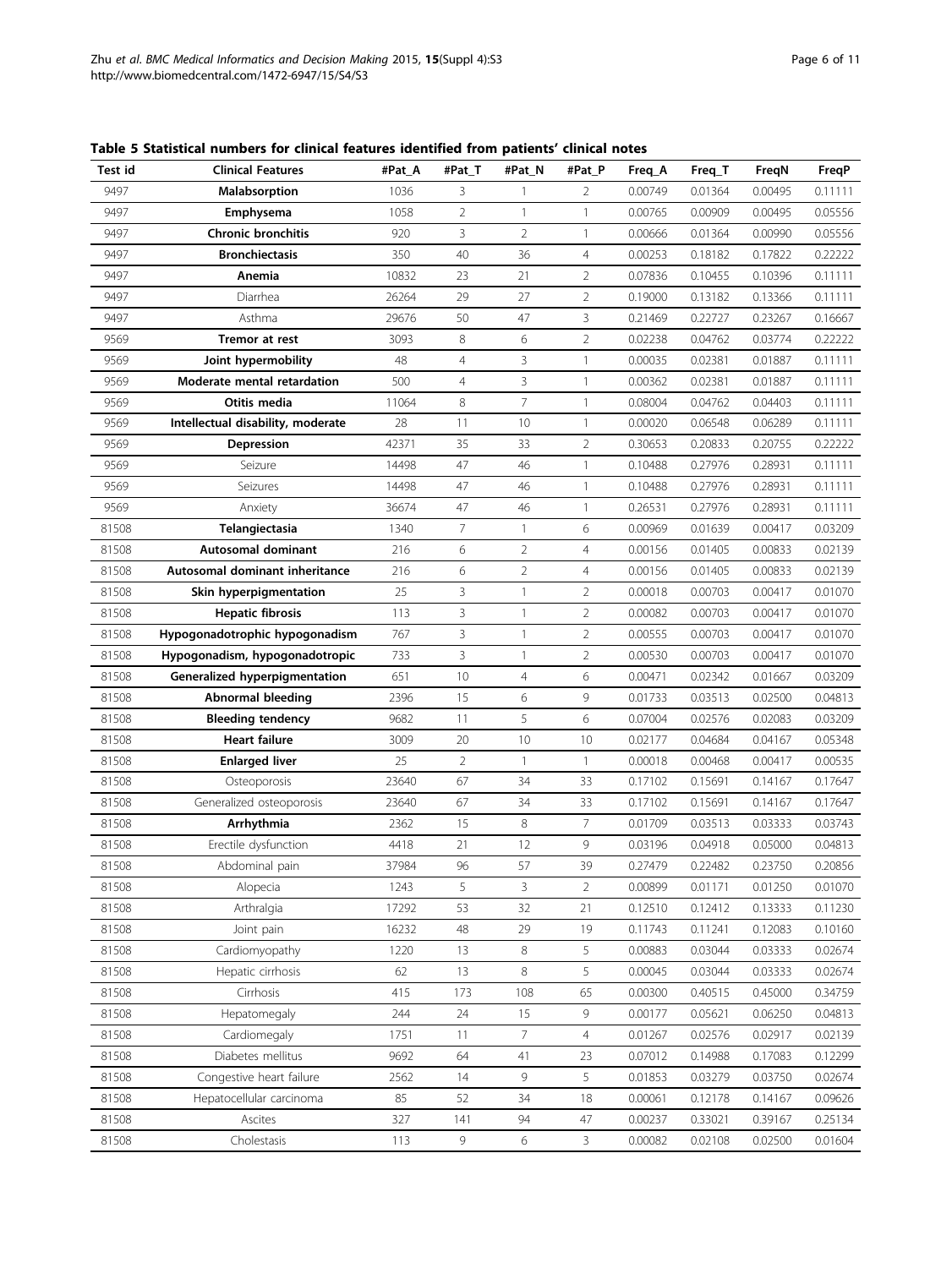| 81508 | Hepatic failure                       | 21   | 9   | 6   | 3               | 0.00015 | 0.02108 | 0.02500 | 0.01604 |
|-------|---------------------------------------|------|-----|-----|-----------------|---------|---------|---------|---------|
| 81508 | Hypoglycaemia                         | 4500 | 32  | 23  | 9               | 0.03255 | 0.07494 | 0.09583 | 0.04813 |
| 81508 | Hypoglycemia                          | 4500 | 32  | 23  | 9               | 0.03255 | 0.07494 | 0.09583 | 0.04813 |
| 81508 | Liver failure                         | 244  | 41  | 30  | 11              | 0.00177 | 0.09602 | 0.12500 | 0.05882 |
| 81508 | Splenomegaly                          | 307  | 46  | 36  | 10 <sup>°</sup> | 0.00222 | 0.10773 | 0.15000 | 0.05348 |
| 81508 | Rapidly progressive                   | 2167 | 7   | 6   |                 | 0.01568 | 0.01639 | 0.02500 | 0.00535 |
| 81508 | Rapid progression                     | 2128 | 7   | 6   |                 | 0.01539 | 0.01639 | 0.02500 | 0.00535 |
| 81508 | Pleural effusion                      | 510  | 10  | 9   |                 | 0.00369 | 0.02342 | 0.03750 | 0.00535 |
| 82993 | Emphysema                             | 1058 | 16  | 12  | 4               | 0.00765 | 0.03113 | 0.02586 | 0.05714 |
| 82993 | <b>Hepatic failure</b>                | 21   | 7   | 6   |                 | 0.00015 | 0.01362 | 0.01293 | 0.01429 |
| 82993 | Cirrhosis                             | 415  | 160 | 142 | 18              | 0.00300 | 0.31128 | 0.30603 | 0.25714 |
| 82993 | Chronic obstructive pulmonary disease | 2048 | 18  | 16  | 2               | 0.01482 | 0.03502 | 0.03448 | 0.02857 |
| 82993 | Hepatocellular carcinoma              | 85   | 53  | 48  | 5               | 0.00061 | 0.10311 | 0.10345 | 0.07143 |
| 82993 | Hepatomegaly                          | 235  | 24  | 22  | 2               | 0.00170 | 0.04669 | 0.04741 | 0.02857 |

Table 5 Statistical numbers for clinical features identified from patients?'? clinical notes (Continued)

# Pat\_A: number of patients in group A have the clinical feature accordingly; # Pat\_T: number of patients in group T have the clinical feature accordingly; # Pat\_P: number of patients in group P have the clinical feature accordingly; # Pat\_N: number of patients in group N have the clinical feature accordingly; Freq\_A: frequency of the clinical feature occurring in group A; Freq\_T: frequency of the clinical feature occurring in group T; Freq\_P: frequency of the clinical feature occurring in group p; Freq\_N: frequency of the clinical feature occurring in group N.

view of genetic test and ultimately support automation of genetic test recommendation.

#### B. Clinical feature identification

Clinical features are key clinical factors to support clinical decision making, particularly to guide genetic test prescription. Thus it is very important to accurately and completely identify a list of clinical features as dominate clinical factors for each genetic disease. Therefore, in this study, two steps have been performed to identify clinical features from the EHR data. 1) For each genetic disorder, we automatically searched the HPO for clinical features accordingly, which were used to direct annotation with clinical notes in free text. 2) We systematically annotated clinical notes to extract mentions of the clinical features identified in the first step, and statistically quantified significance of individual clinical features to corresponding genetic tests by calculating odds ratio. The strategy of clinical feature identification is effectively identify the most common clinical features and dramatically decrease the computation cost as no extraction performed for those non-relevant features.

Based on the current experiment, some of the clinical features have zero occurance in the EHR data. The main reason causing such absense is the identified clinical features from the HPO have high level descriptions, such as "abnormal head movement". However, "abnormal head movement" with zero occurrence does not mean that there is no patient with abnormal head movement. It is just because physicians do not describe in this way in the clinical notes. Deep phenotyping will be proposed for more in-depth SME involvement.

In this study, MedTagger has been applied to extract clinical features from patients' clinical notes only. The reason why we skipped to annotate information presented in family history is that family history is not always documented in clinical notes at Mayo Clinic. To avoid false positive results generated from statistical analysis due to inconsistent occurrence of family history and patient's medical history in clinical notes in this early stage of experiment, we excluded annotation for family history. To avoid such shortcoming occurring in the EHR data, literature based analysis to identify information about family history will be one of the solutions. Previously we have conducted a preliminary study [\[33](#page-10-0)] to analyze 10 randomly selected chapters of Gene-Reviews, [[33](#page-10-0)] which is "expert-authored, peer-reviewed disease descriptions ("chapters") presented in a standardized format and focused on clinically relevant and medically actionable information on the diagnosis, management, and genetic counseling of patients and families with specific inherited conditions". Family history as one of sections is included in each chapter of GeneReviews. In the future study, we will integrate annotation results including information about family history from GeneReviews to the GTO, to provide extra criteria for genetic testing guideline generation.

In this study, we were focusing on sign and symptoms mentioned in clinical notes as clinical features. However, there are several other clinical characteristics mentioned in the report of radiology, laboratory and/or medications,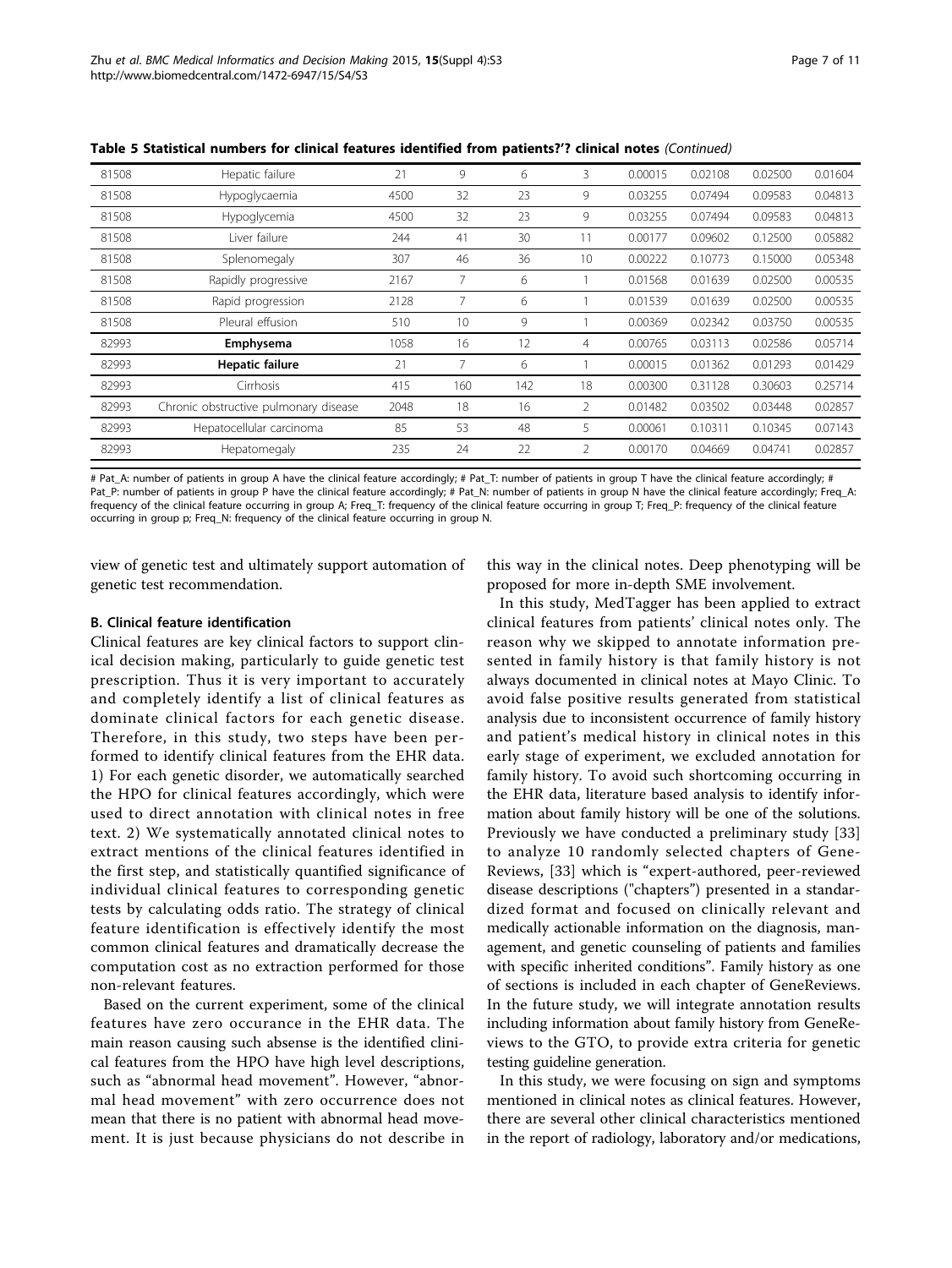<span id="page-7-0"></span>Table 6 Statistical analysis results

#### Table 6 Statistical analysis results (Continued)

| <b>Test ID</b> | <b>Clinical Features</b>          | OR       |
|----------------|-----------------------------------|----------|
| 9497           | <b>Bronchiectasis</b>             | 1.31746  |
| 9497           | Asthma                            | 0.65957  |
| 9497           | Diarrhea                          | 0.81019  |
| 9497           | Anemia                            | 1.07738  |
| 9497           | Malabsorption                     | 25.12500 |
| 9497           | <b>Chronic bronchitis</b>         | 5.88235  |
| 9497           | Emphysema                         | 11.82353 |
| 9569           | Depression                        | 1.09091  |
| 9569           | Tremor at rest                    | 7.28571  |
| 9569           | Seizure                           | 0.30707  |
| 9569           | Seizures                          | 0.30707  |
| 9569           | Anxiety                           | 0.30707  |
| 9569           | Intellectual disability, moderate | 1.86250  |
| 9569           | Otitis media                      | 2.71429  |
| 9569           | Joint hypermobility               | 6.50000  |
| 9569           | Moderate mental retardation       | 6.50000  |
| 81508          | Telangiectasia                    | 7.92265  |
| 81508          | <b>Autosomal dominant</b>         | 2.60109  |
| 81508          | Autosomal dominant inheritance    | 2.60109  |
| 81508          | Skin hyperpigmentation            | 2.58378  |
| 81508          | <b>Hepatic fibrosis</b>           | 2.58378  |
| 81508          | Hypogonadotrophic hypogonadism    | 2.58378  |
| 81508          | Hypogonadism, hypogonadotropic    | 2.58378  |
| 81508          | Generalized hyperpigmentation     | 1.95580  |
| 81508          | <b>Abnormal bleeding</b>          | 1.97191  |
| 81508          | <b>Bleeding tendency</b>          | 1.55801  |
| 81508          | <b>Heart failure</b>              | 1.29944  |
| 81508          | <b>Enlarged liver</b>             | 1.28495  |
| 81508          | Osteoporosis                      | 1.29832  |
| 81508          | Generalized osteoporosis          | 1.29832  |
| 81508          | Arrhythmia                        | 1.12778  |
| 81508          | Erectile dysfunction              | 0.96067  |
| 81508          | Abdominal pain                    | 0.84602  |
| 81508          | Alopecia                          | 0.85405  |
| 81508          | Arthralgia                        | 0.82229  |
| 81508          | Joint pain                        | 0.82287  |
| 81508          | Cardiomyopathy                    | 0.79670  |
| 81508          | Hepatic cirrhosis                 | 0.79670  |
| 81508          | Cirrhosis                         | 0.65118  |
| 81508          | Hepatomegaly                      | 0.75843  |
| 81508          | Cardiomegaly                      | 0.72756  |
| 81508          | Diabetes mellitus                 | 0.68070  |
| 81508          | Congestive heart failure          | 0.70513  |
| 81508          | Hepatocellular carcinoma          | 0.64532  |
| 81508          | Ascites                           | 0.52143  |
|                |                                   |          |

| 81508 | Hepatic failure                       | 0.63587 |
|-------|---------------------------------------|---------|
| 81508 | Hypoglycaemia                         | 0.47704 |
| 81508 | Hypoglycemia                          | 0.47704 |
| 81508 | I iver failure                        | 0.43750 |
| 81508 | Splenomegaly                          | 0.32015 |
| 81508 | Rapidly progressive                   | 0.20968 |
| 81508 | Rapid progression                     | 0.20968 |
| 81508 | Pleural effusion                      | 0.13799 |
| 82993 | Cirrhosis                             | 0.78494 |
| 82993 | Hepatocellular carcinoma              | 0.66667 |
| 82993 | Emphysema                             | 2.28283 |
| 82993 | Hepatomegaly                          | 0.59091 |
| 82993 | Chronic obstructive pulmonary disease | 0.82353 |
| 82993 | Hepatic failure                       | 1.10628 |
|       |                                       |         |

OR: Odds Ratio

which also provide comprehensive information for genetic testing guideline. We will extract and integrate that information into the iGTKB for supporting accurate genetic test predictions.

#### C. Clinical feature prioritization

In this study, the patient sample size of each genetic test is still relatively small as only information about tests operated in 2013 at Mayo Clinic has been included. Small sample size resulted in insufficient annotation results produced consequently, which significantly impacted our statistical analysis for clinical feature prioritization. In the next step, we will request more data from the DLMP, especially increasing the time window of test operation to include more eligible genetic tests.

Two steps have been performed to prioritize clinical features for each genetic test accordingly, manual enrichment analysis and statistical analysis based on odds ratio, which produced consistent results, shown in Table [5](#page-5-0) and Table 6. The clinical features with high odds ratio illustrate their significance to the genetic tests, as odds ratio was calculated between group P and group N. However, for those with lower odds ratio maybe also meaningful clinical features in clinical settings based on their overall prevalence distribution. For example, "cirrhosis" as one of clinical features for "alpha-1 antitrypsin deficiency", corresponding to the test "82993", odds ratio is 0.78494, less than 1, however, the odds ratio calculated based on group T and group A to reflect overall prevalence distribution is 150.09353, the highest value comparing to other features. The reason for such huge difference between these two types of odds ratio is this clinical feature had been observed in a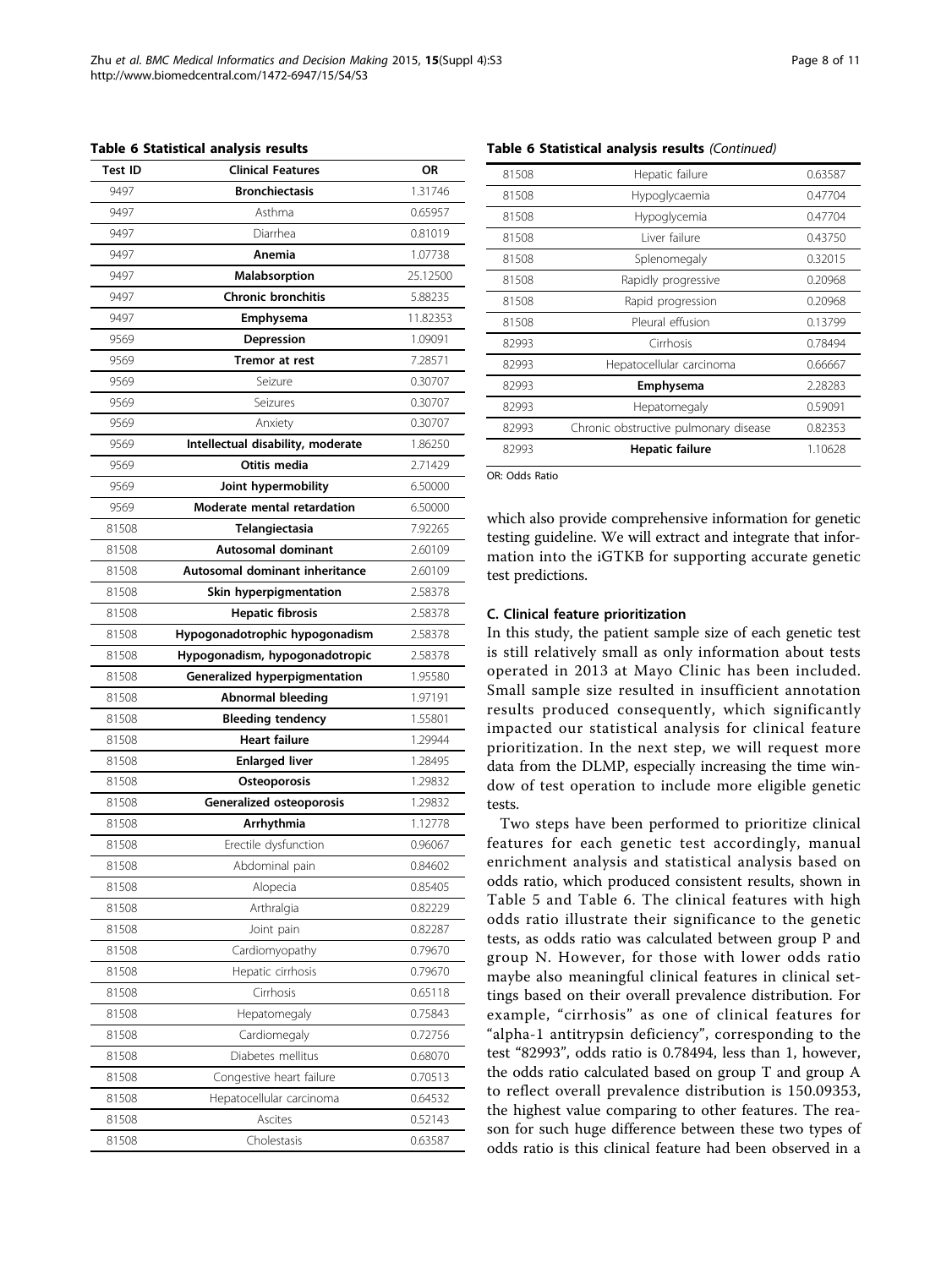large number of patients from group N (patients with negative test result). To this end, "cirrhosis" has been considered as one of key clinical features for test prescription, although a majority of patients have negative test results accordingly. Thus, to avoid losing any possible signals, we will integrate clinical features with odds ratio calculated based on group P and group N, as well as prevalence ratio calculated based on group T and group A as one reference criteria into the GTO.

#### D. Genetic testing result annotation

As mentioned before, there are no NLP tools available for genetic testing information extraction and normalization. Currently we manually reviewed genetic testing results as well as test result interpretation to separate group T into group P and group N. However, manual review is still cumbersome. Thus, we will work with DLMP to seek possibility that we can help them to define a normalized genetic test registry template. Ideally the template will include normalized terms to indicate test results and interpretation that can be parsed programmatically, ultimately, it will facilitate the adoption of such useful information for research purpose. Consequently, development of an NLP tool for automated genetic testing information extraction is necessary to accelerate the pace of building the iGTKB and integrating more genetic testing information programmatically, which will be the next step.

### E. Patient cohort identification based on ICD9

In our previous study, we extracted group D namely a patient group consisting of patients based on their ICD 9 codes. However, the accuracy and completeness of patient retrieval for this group is very low due to the natural structure of ICD 9, comparing to the refined definition of ICD 10. For example, one ICD 9 code, "273.5" has been defined and used to label multiple disorders including Wilson's disease. In comparison, "E83.01", an ICD 10 code for Wilson's disease is a child node of "Disorders of copper metabolism" (E83.0), which is shown in Figure 2. This resulted that the number of retrieved patients according to the ICD 9 codes of genetic disorders is very small. For example, we have extracted 240 patients have been tested for "Cystic Fibrosis Mutation Analysis" however, the total number of patients we retrieved based on the ICD 9 codes "277.00", "277.01", "277.02", "277.03" and "277.09" of "Cystic Fibrosis" is only 8. Such inaccurate and incomplete list of patients identified based on ICD 9 has negative impact on further analysis. Thus, in this study, we excluded group D based on the ICD9 codes. Given the importance of group D, alternatively, we propose two steps to further improve patient retrieval based on their diagnosis in the next step, 1) use both of codes, ICD 9 and ICD 10 if possible (ICD 10 is rarely being used in current EHR systems) for patient cohort retrieval; 2) apply more concrete phenotype algorithms for patient cohort retrieval. Those algorithms will not only rely on

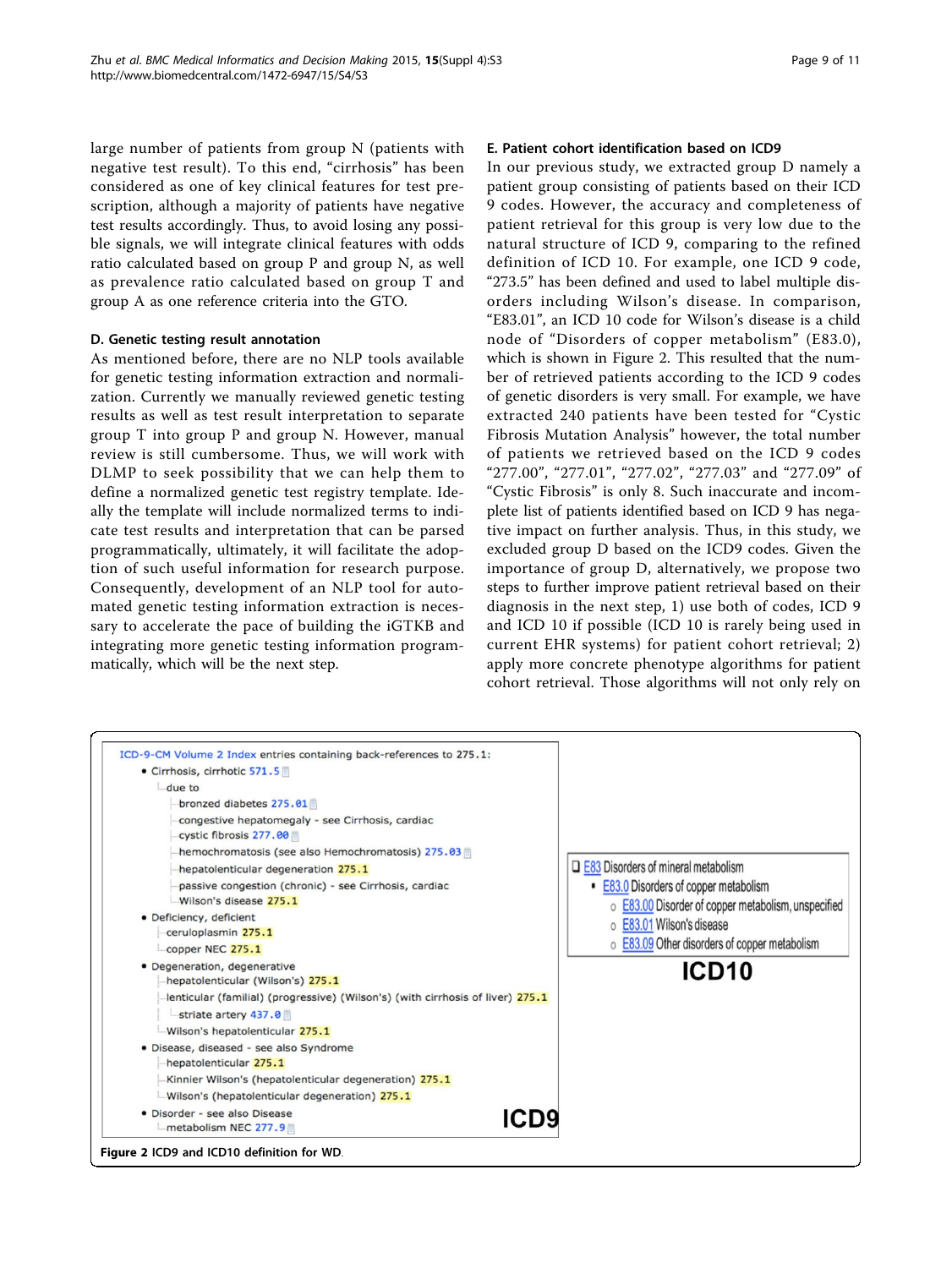<span id="page-9-0"></span>the diagnosis codes, but also medications and appropriate laboratory test will be considered to determine patients with a particular disease. Some algorithms can be found at PheKB [[34](#page-10-0)], or generated with help from the domain experts.

#### F. Genetic test recommendation

This is a first step to generate an EHR based genetic testing knowledge base, and test recommending signals have been shown based on existing evidence available in the iGTKB. However, it can not support test prediction for patients with clinical features that are not documented in the iGTKB. Such functionality will be designed and embedded into iGenetics, which is developed on top of the next generation of the GTO with other resources we generated previously. [\[25,32,33\]](#page-10-0)

#### Conclusion

In this study, we successfully built an EHR based genetic testing knowledge base (iGTKB). The current version of iGTKB consists information regarding to genetic test as well as relevant genetic disorders, and clinical features extracted from the EHR systems. To enlarge its recommendation capability, we will integrate iGTKB and information extracted from the GeneReviews into the GTO to generate a comprehensive computational genetic testing resource for supporting iGenetics development.

#### Competing interests

The authors declare that they have no competing interests.

#### Authors' contributions

QZ carried out the experiment and data analysis, and drafted the manuscript; HL exacted EHR data from Mayo Clinic EHR system. CGC: reviewed the manuscript and provided feedback and suggestions. MF helped genetic testing data retrieval. All authors have read and approved the final manuscript.

#### Acknowledgements

This work was supported by the Pharmacogenomic Research Network (NIH/ NIGMS-U19 GM61388) and partially by R01GM102282-01 and Mayo Center of Individualized Medicine. We thank Doug Van Cuyk for genetic testing data retrieval support.

#### **Declarations**

Publication costs for this article were funded by Mayo Center of Individualized Medicine.

This article has been published as part of BMC Medical Informatics and Decision Making Volume 15 Supplement 4, 2015: Selected articles from the IEEE International Conference on Bioinformatics and Biomedicine (BIBM 2014): Medical Informatics and Decision Making. The full contents of the supplement are available online at [http://www.biomedcentral.com/](http://www.biomedcentral.com/bmcmedinformdecismak/supplements/15/S4) [bmcmedinformdecismak/supplements/15/S4.](http://www.biomedcentral.com/bmcmedinformdecismak/supplements/15/S4)

#### Authors' details <sup>1</sup>

<sup>1</sup>Department of Information Systems, University of Maryland Baltimore County, Baltimore, MD, USA. <sup>2</sup>Department of Health Sciences Research, Mayo Clinic, Rochester, MN, USA. <sup>3</sup>Division of General Internal Medicine, Johns Hopkins University, Baltimore, MD, USA. <sup>4</sup>Department of Laboratory Medicine and Pathology, Mayo Clinic, Rochester, MN, USA.

#### Published: 25 November 2015

#### References

- 1. Kirchheiner J, Bertilsson L, Bruus H, Wolff A, Roots I, Bauer M: Individualized medicine-implementation of pharmacogenetic diagnostics in antidepressant drug treatment of major depressive disorders. Pharmacopsychiatry 2003, 36:S235-S243.
- 2. Cortese D: A vision of individualized medicine in the context of global health. Clinical Pharmacology & Therapeutics 2007, 82(5):491-493.
- 3. Krynetskiy E, McDonnell P: Building individualized medicine: prevention of adverse reactions to warfarin therapy. Journal of Pharmacology and Experimental Therapeutics 2007, 322(2):427-434.
- 4. Hall JG: Individualized medicine. What the genetic revolution will bring to health care in the 21st century. Canadian Family Physician 2003, 49(2):12-13.
- 5. Farrugia G, Weinshilboum R: Challenges in Implementing Genomic Medicine: The Mayo Clinic Center for Individualized Medicine. Clinical Pharmacology & Therapeutics 2013.
- 6. Genetic Testing: How it is Used for Healthcare. [\[http://report.nih.gov/](http://report.nih.gov/nihfactsheets/ViewFactSheet.aspx?csid=43) [nihfactsheets/ViewFactSheet.aspx?csid=43\]](http://report.nih.gov/nihfactsheets/ViewFactSheet.aspx?csid=43).
- 7. United Health Group CfHRM: Personalized Medicine: Trends and prospects for the new science of genetic testing and molecular diagnostics 2012.
- 8. Sawicki MP, Samara G, Hurwitz M, Passaro E: Human genome project. The American journal of surgery 1993, 165(2):258-264.
- 9. Rubinstein WS, Maglott DR, Lee JM, Kattman BL, Malheiro AJ, Ovetsky M, Hem V, Gorelenkov V, Song G, Wallin C: The NIH genetic testing registry: a new, centralized database of genetic tests to enable access to comprehensive information and improve transparency. Nucleic acids research 2012, gks1173.
- 10. Relling MV, Gardner EE, Sandborn WJ, Schmiegelow K, Pui CH, Yee SW, Stein CM, Carrillo M, Evans WE, Klein TE: Clinical Pharmacogenetics Implementation Consortium Guidelines for Thiopurine Methyltransferase Genotype and Thiopurine Dosing. Clin Pharmacol Ther 2011, 89(2):387-391.
- 11. Scott SA, Sangkuhl K, Stein CM, Hulot JS, Mega JL, Roden DM, Klein TE, Sabatine MS, Johnson JA, Shuldiner AR: Clinical Pharmacogenetics Implementation Consortium Guidelines for CYP2C19 Genotype and Clopidogrel Therapy: 2013 Update. Clin Pharmacol Ther 2013, 94(2):317-323.
- 12. Johnson JA, Gong L, Whirl-Carrillo M, Gage BF, Scott SA, Stein CM, Anderson JL, Kimmel SE, Lee MTM, Pirmohamed M, et al: Clinical Pharmacogenetics Implementation Consortium Guidelines for CYP2C9 and VKORC1 Genotypes and Warfarin Dosing. Clin Pharmacol Ther 2011, 90(2):625-629.
- 13. Crews KR, Gaedigk A, Dunnenberger HM, Klein TE, Shen DD, Callaghan JT, Kharasch ED, Skaar TC: Clinical Pharmacogenetics Implementation Consortium (CPIC) Guidelines for Codeine Therapy in the Context of Cytochrome P450 2D6 (CYP2D6) Genotype. Clin Pharmacol Ther 2012, 91(2):321-326.
- 14. Martin MA, Klein TE, Dong BJ, Pirmohamed M, Haas DW, Kroetz DL: Clinical Pharmacogenetics Implementation Consortium Guidelines for HLA-B Genotype and Abacavir Dosing. Clin Pharmacol Ther 2012, 91(2):734-738.
- 15. Wilke RA, Ramsey LB, Johnson SG, Maxwell WD, McLeod HL, Voora D, Krauss RM, Roden DM, Feng Q, Cooper-DeHoff RM, et al: The Clinical Pharmacogenomics Implementation Consortium: CPIC Guideline for SLCO1B1 and Simvastatin-Induced Myopathy. Clin Pharmacol Ther 2012, 92(2):112-117.
- 16. Hershfield MS, Callaghan JT, Tassaneeyakul W, Mushiroda T, Thorn CF, Klein TE, Lee MTM: Clinical Pharmacogenetics Implementation Consortium Guidelines for Human Leukocyte Antigen-B Genotype and Allopurinol Dosing. Clin Pharmacol Ther 2013, 93(2):153-158.
- 17. Hicks JK, Swen JJ, Thorn CF, Sangkuhl K, Kharasch ED, Ellingrod VL, Skaar TC, Muller DJ, Gaedigk A, Stingl JC: Clinical Pharmacogenetics Implementation Consortium Guideline for CYP2D6 and CYP2C19 Genotypes and Dosing of Tricyclic Antidepressants. Clin Pharmacol Ther 2013, 93(2):402-408.
- 18. Leckband SG, Kelsoe JR, Dunnenberger HM, George AL, Tran E, Berger R, Muller DJ, Whirl-Carrillo M, Caudle KE, Pirmohamed M: Clinical Pharmacogenetics Implementation Consortium Guidelines for HLA-B Genotype and Carbamazepine Dosing. Clin Pharmacol Ther 2013, 94(2):324-328.